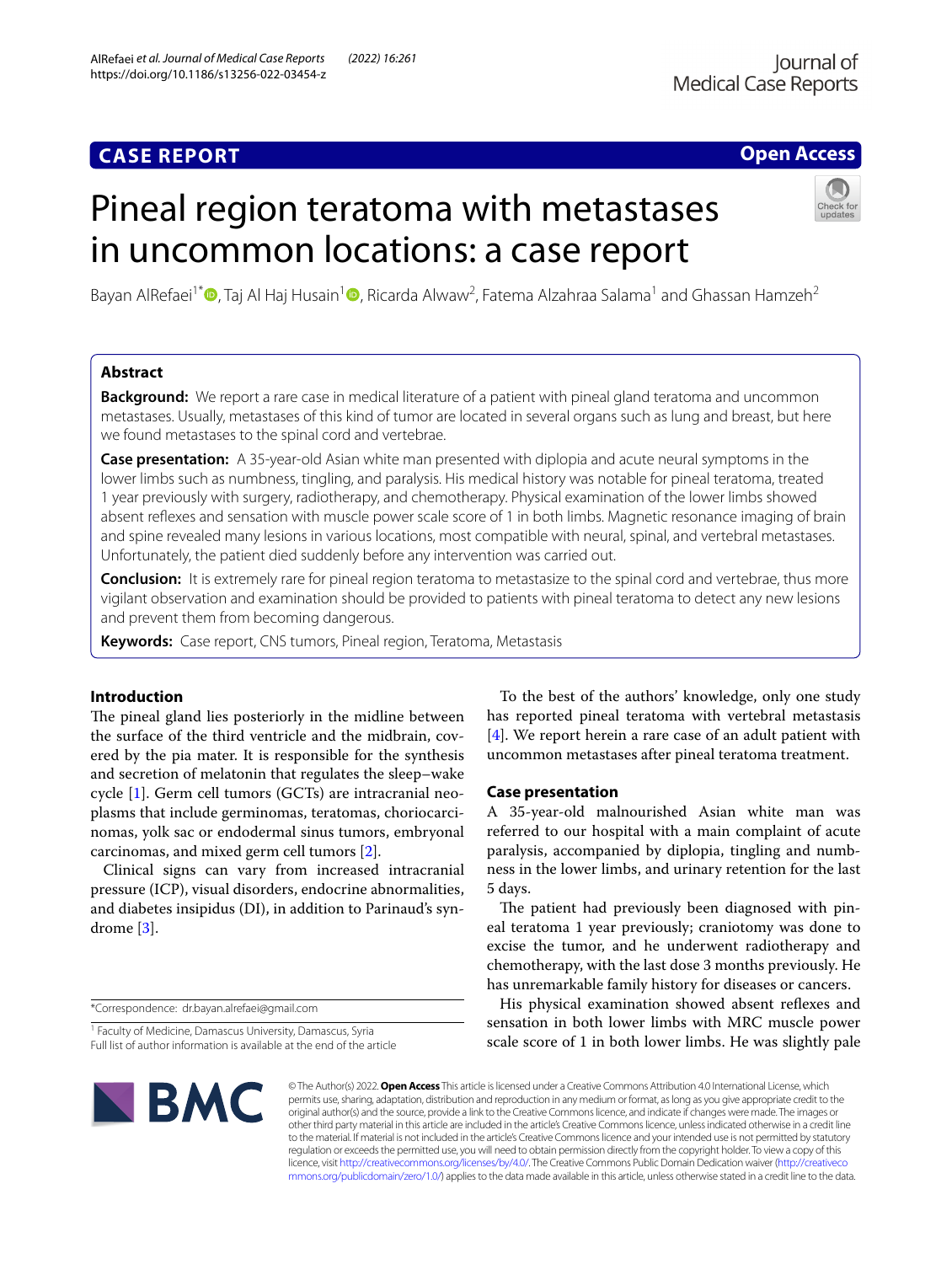and fatigued due to malnutrition, but his vital signs were normal.

Complete blood count (CBC) showed low hemoglobin level of 10.8 g/dL but high levels of lactate dehydrogenase (LDH) and creatinine phosphokinase (CPK) at 830 U/L and 1864 U/L respectively. He was scheduled for brain and spine MRI, which revealed one lesion in the right temporal lobe (Fig. [1](#page-1-0)a), many lesions around pons Varolii (Fig. [1b](#page-1-0)), many lesions around the midbrain (Fig. [1c](#page-1-0)), many lesions in the medullary cone region in the spine (Fig. [2\)](#page-1-1), and fnally, one lesion in the second lumbar vertebra (Fig.  $3$ ). The first diagnosis was recurrent pineal region teratoma with neural and extraneural metastases. Unfortunately the patient died unexpectedly and quickly due to his serious medical condition before any intervention was carried out.

## **Discussion**

The pineal gland is a neuroendocrine gland responsible for melatonin production and release into the bloodstream [\[11](#page-3-4)]. Tumors in the pineal region are fairly rare, accounting for less than 1% of primary intracranial neoplasms of the central nervous system (CNS). They are often diagnosed at early age, between 10 and 21 years in 68% of cases. Also, they afect males more than females  $[2, 5]$  $[2, 5]$  $[2, 5]$  $[2, 5]$ .

Intracranial germ cell tumors (GCTs) can be divided into germinomas and nongerminomatous germ cell tumors (NGGCTs), which include fve major groups of teratomas (mature, immature, and teratoma with malignant diferentiation), choriocarcinomas, yolk sac or endodermal sinus tumors, embryonal carcinomas, and



cone region

<span id="page-1-1"></span>mixed GCTs (intermediate- and poor-prognosis groups)  $[2-10]$  $[2-10]$ .



<span id="page-1-0"></span>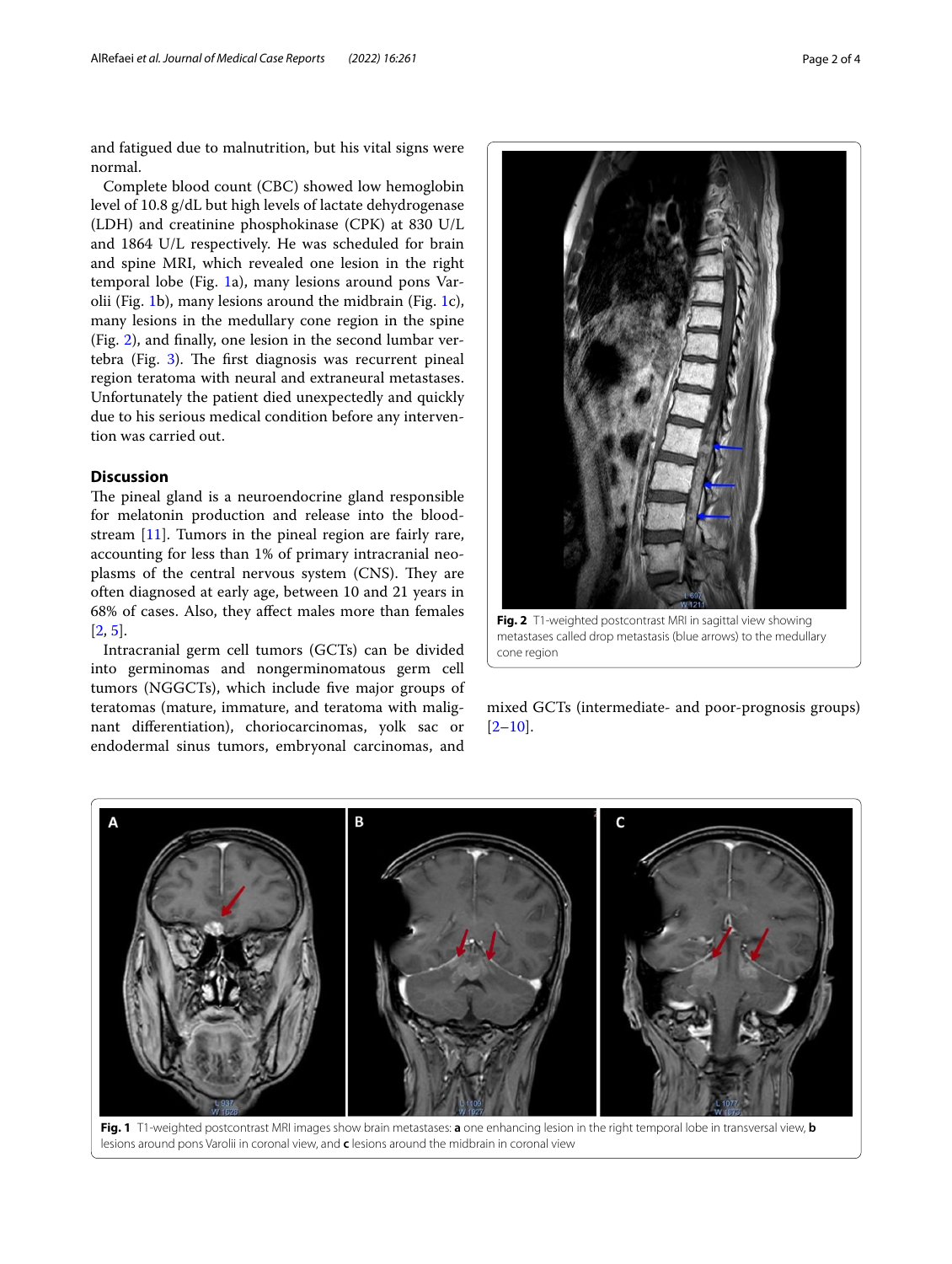A series of 370 patients aged 3–73 years with pineal tumors found that the most common type was germinoma (27%), followed by astrocytoma (26%) then pineoblastoma (12%), pineocytoma (12%), ependymoma (4.3%), teratoma (4.3%,), metastasis, ganglioglioneuroma, lymphoma, meningioma, and pineal cyst (2.7%), mixed embryonal cell tumor (embryonal carcinoma) (1.6%), choriocarcinoma (1.1%), and oligodendroglioma (0.54%) [[12\]](#page-3-7).

In our case, the patient had pineal teratoma with age of 34 years at time of diagnosis, and recurrent teratoma with spinal and vertebrae metastasis when he came to our hospital. Just one report of pineal region metastasis to spinal cord was found in literature.

The most frequent location of GCTs is the pineal and neurohypophyseal (suprasellar) region, while they occur less commonly in basal ganglia or other brain localities [[6\]](#page-3-8).

Clinical signs depend on the tumor location and size and patient age. Pineal region tumors usually cause obstructive hydrocephalus leading to increased intracranial pressure (ICP), revealed by headache, nausea, vomitus, and somnolence.

Other possible symptoms of a tumor in the pineal region are visual disorders, endocrine abnormalities, sexual dysfunction, growth failure, puberty delay, ataxia, seizures, and behavioral changes.

Many patients develop diabetes insipidus (DI) because of dysfunction of neurohypophysis.

Parinaud's syndrome is present in half of such patients, causing paralysis of upward gaze, while paralysis of downward gaze is less frequent, similarly to convergence disorder and/or convergence–retraction nystagmus  $[1,$  $[1,$ [3\]](#page-3-2).

Computed tomography (CT) and magnetic resonance imaging (MRI) are the radiological examination modalities of choice in the diagnostic strategy, in addition to the presence of specifc markers produced by GCTs such as alpha-fetoprotein (AFP), beta-human chorionic gonadotropin (beta-hCG), and placental alkaline phosphatase (PLAP). However, the fnal diagnosis depends on histological examination by biopsy, and it is important to choose the correct management  $[6-8]$  $[6-8]$ .

Chemotherapy and radiation efficiently treat germinomas. On the other hand, surgical resection alone can treat teratomas. Meanwhile, mixed GCTs may require a combination of all the treatment choices mentioned before [\[10\]](#page-3-6).

Germinomas and mature teratomas have the best recovery and life expectancy [\[9](#page-3-10)].

Based on the discussion above and due to the sudden death of the patient, the main diagnosis is recurrent pineal teratoma with spinal and vertebrae metastases. Because the tumor is at an advanced stage and neurological symptoms are caused by metastases, such patients with teratoma should be observed with frequent examination of both brain and spinal cord to detect any potential metastases.

## **Conclusion**

We report a rare case of recurrent pineal region teratoma metastases to the spinal cord and vertebrae. We believe that more vigilant observation and examination should be provided to patients with pineal teratoma to detect any new lesions and prevent them from becoming dangerous.

#### **Abbreviations**

GCTs: Germ cell tumors; ICP: Increased intracranial pressure; DI: Diabetes insipidus; NGGCTs: Nongerminomatous germ cell tumors; CT: Computed tomography; MRI: Magnetic resonance imaging; AFP: Alpha-fetoprotein; Beta-hCG: Beta-human chorionic gonadotropin; PLAP: Placental alkaline phosphatase.

#### **Acknowledgements**

The authors are grateful to Muhannad Homsi, Faculty of Medicine, Damascus University, Damascus, Syria, for his valuable support.

#### **Guarantor**

Ghassan Hamzeh, MD. PhD., Al Assad Damascus University Hospital, Damascus, Syria.

#### **Author contributions**

BA and TAHH wrote the manuscript. TAHH designed the fgures. RA and FS collected the data. GH supervised the project. All authors read and approved the fnal manuscript.

#### **Funding**

There is no founding.

#### **Availability of data and materials**

Not applicable.

<span id="page-2-0"></span>